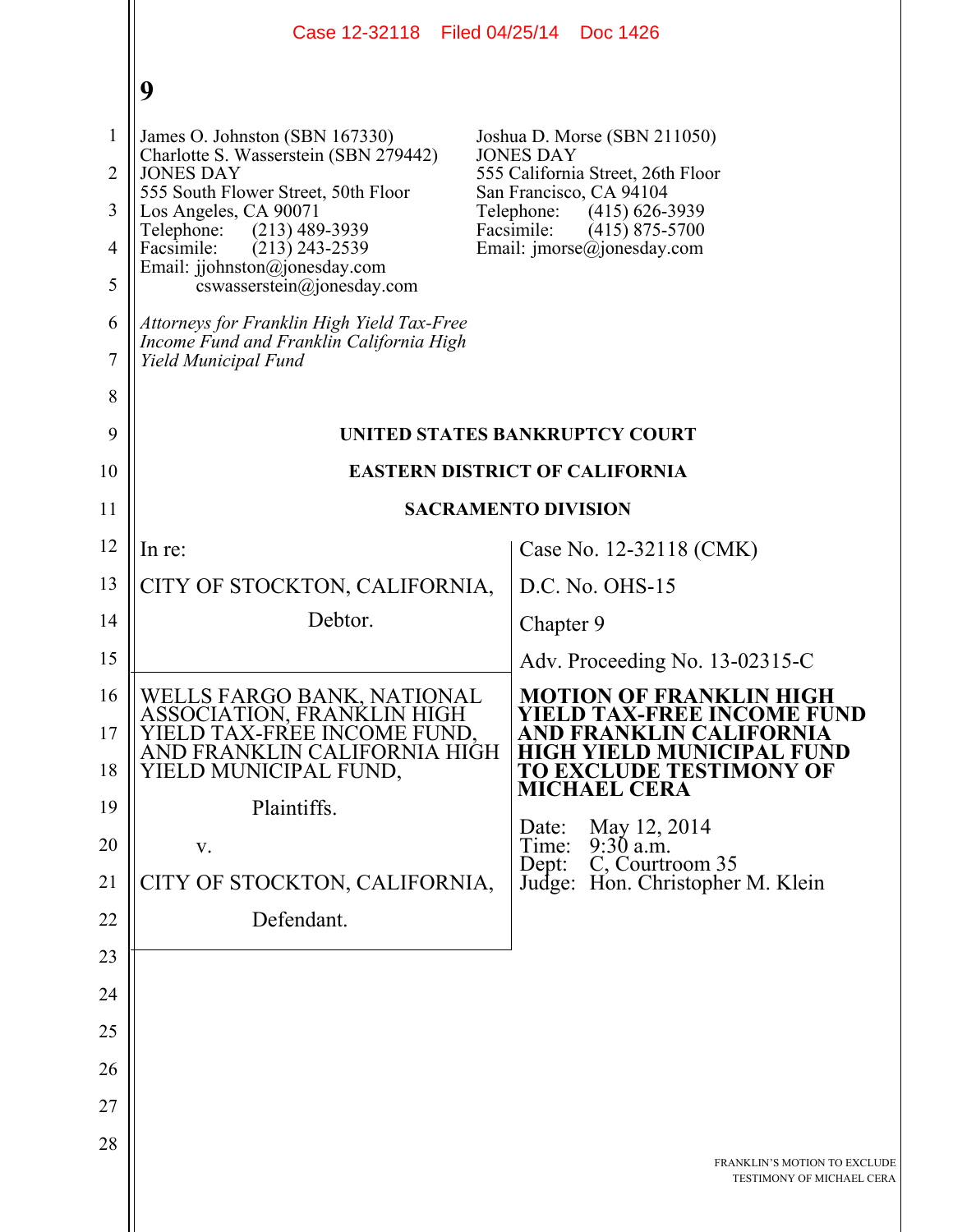Pursuant to the Scheduling Order<sup>1</sup> and Rule 26 of the Federal Rules of Civil Procedure, Franklin High Yield Tax-Free Income Fund and Franklin California High Yield Municipal Fund (collectively, "Franklin") hereby move to exclude the testimony of Michael Cera set forth in the *Direct Testimony Declaration Of Michael Cera Rebutting Expert Report Of Frederick E. Chin*  [Docket No. 1395 / Adv. Pro. Docket No. 89] (the "Direct Testimony"). In support of this Motion, Franklin states as follows:

## **INTRODUCTION**

By this Motion, Franklin objects to the introduction of the Direct Testimony offered by the City in violation of the Scheduling Order and the Federal Rules of Civil Procedure. Franklin requests that the Court exclude the testimony of Mr. Cera, a fact witness never disclosed to Franklin as required under the Scheduling Order.

Mr. Cera purports to testify about the financial performance and operations of the Oak Park Ice Arena, which is a part of Franklin's collateral. As explained below, such testimony is inadmissible for three reasons. First, because the City did not identify Mr. Cera as a potential witness until four days ago, the Scheduling Order prohibits Mr. Cera from testifying. Mr. Cera does not qualify as a "rebuttal" witness as to whom identification was not required because he has not testified as to facts that contradict evidence offered by Franklin. Second, because Mr. Cera purports to offer testimony with respect to the exact subjects about which the City previously had identified another witness to testify, the City cannot introduce his testimony now under the guise that he is providing rebuttal testimony. To the contrary, Mr. Cera has testified to matters that are and always have been a part of the City's case in chief and would only be admissible if they are provided through competent testimony of a properly-identified fact witness. Finally, to the extent the City

24

 $\overline{a}$ 

25

26

27

1 For purposes of these Objections, the term "Scheduling Order" means the *Order Governing The Disclosure And Use Of Discovery Information And Scheduling Dates Related To The Trial In The Adversary Proceeding And Any Evidentiary Hearing Regarding Confirmation Of Proposed Plan Of Adjustment* [Docket No. 1224 / Adv. Pro. Docket No. 16], as amended by the *Order Modifying Order Governing The Disclosure And Use Of Discovery Information And Scheduling Dates Related To The Trial In The Adversary Proceeding And Any Evidentiary Hearing* 

*Regarding Confirmation Of Proposed Plan Of Adjustment* [Docket No. 1242 / Adv. Pro. Docket No. 18]. Capitalized terms not otherwise defined herein shall have the meaning ascribed to such term in the Scheduling

28 Order, or the *Complaint For Declaratory Relief* (the "Complaint") [Adv. Pro. Docket No. 1], as applicable.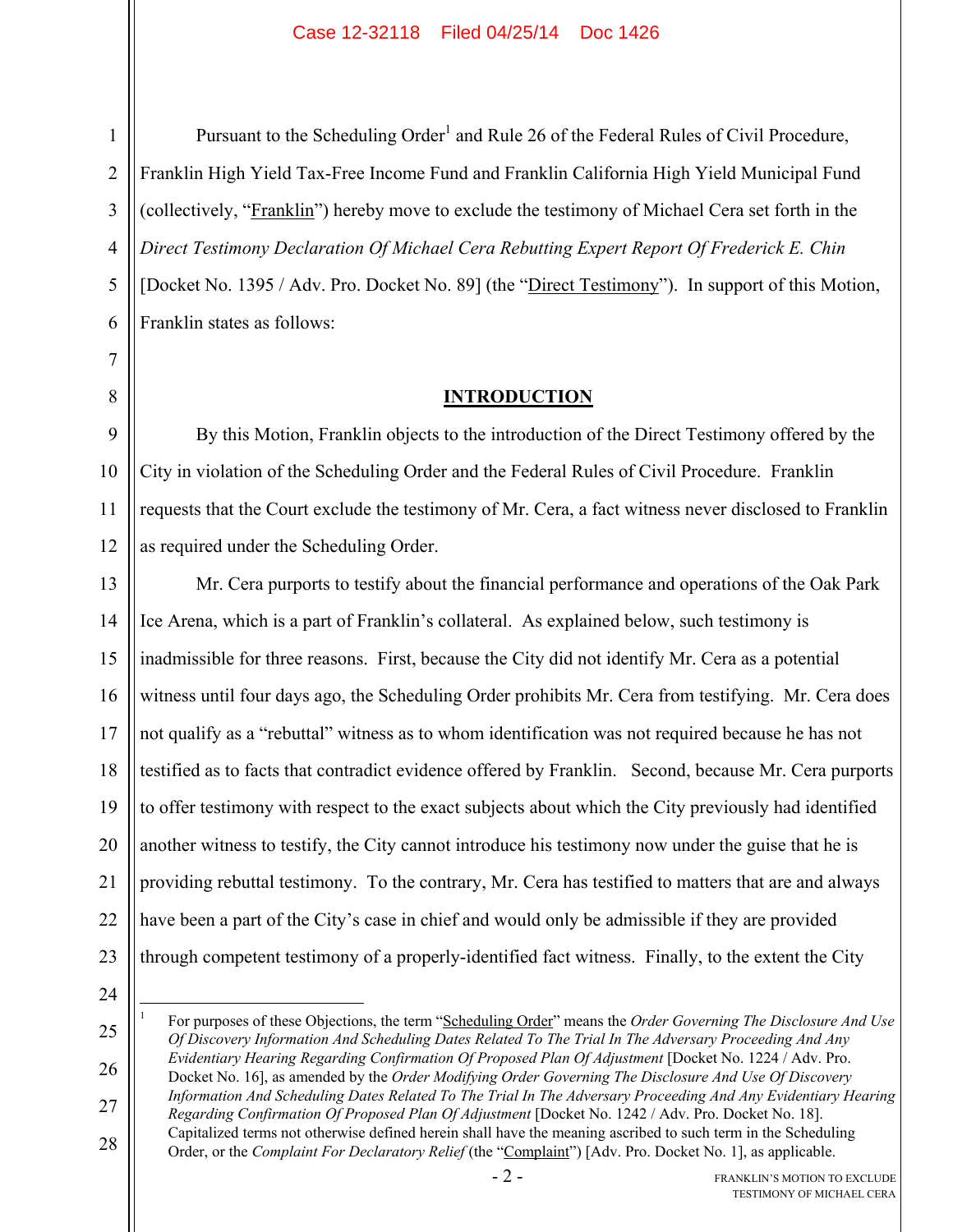1 2 3 4 argues that Mr. Cera's testimony is offered to support the opinion of the City's rebuttal expert (Raymond Smith), the testimony must be characterized as part of Mr. Smith's rebuttal expert report. Because it was not actually included in Mr. Smith's rebuttal report, the testimony represents an untimely rebuttal that is barred by the Scheduling Order.

5 6 7 8 9 10 11 12 Through its belated, "hide the ball" introduction of Mr. Cera's testimony, the City is attempting to circumvent the Scheduling Order and deprive Franklin of the opportunity to test Mr. Cera's assertions through discovery and otherwise prepare properly for trial. The late submission of such testimony is neither substantially justified nor harmless, and the City cannot meet any burden that would excuse its blatant violation of the Scheduling Order. *Yeti by Molly Ltd. v. Deckers Outdoor Corp.*, 259 F.3d 1101, 1106-07 (9th Cir. 2001). The Scheduling Order expressly prohibits Mr. Cera's testimony under these circumstances, and the Direct Testimony should be excluded in its entirety.

13 14 15 As contemplated by the Scheduling Order, Franklin will submit objections to the Direct Testimony on or before April 25, 2014. The issues raised in this Motion are in addition to the other issues raised in such objections.

## **RELEVANT BACKGROUND**

18 19 The Scheduling Order provides clear and unambiguous deadlines, including the following relevant to this Motion:

16

17

20

21

22

23

24

 Initial disclosures of fact and expert witnesses were to be made on or before January 31,  $2014$ ;<sup>2</sup>

 Final disclosures of fact and expert witnesses were to be made on or before March 26, 2014; $3$ 

<sup>25</sup> 26 27 28  $\overline{a}$ 2 Modified Scheduling Order ¶ 2 ("On or before January 31, 2014, each Party shall exchange and provide to the other Parties preliminary lists of all witnesses (other than witnesses from whom expert reports will be submitted pursuant to Rule 26(a)(2)(B) of the Federal Rules of Civil Procedure) that such Party then believes that it may call to provide testimony at the Trial or the Hearing, as described in ¶ 28 of the [Initial] Scheduling Order. Also on or before January 31, 2014, each Party intending to present expert testimony shall exchange and provide to the other Parties the identity of any expert witness it may use to present evidence in its case-in-chief and shall provide a written summary of the topics that each such witness is expected to address, as described in ¶ 30 of the [Initial] Scheduling Order.").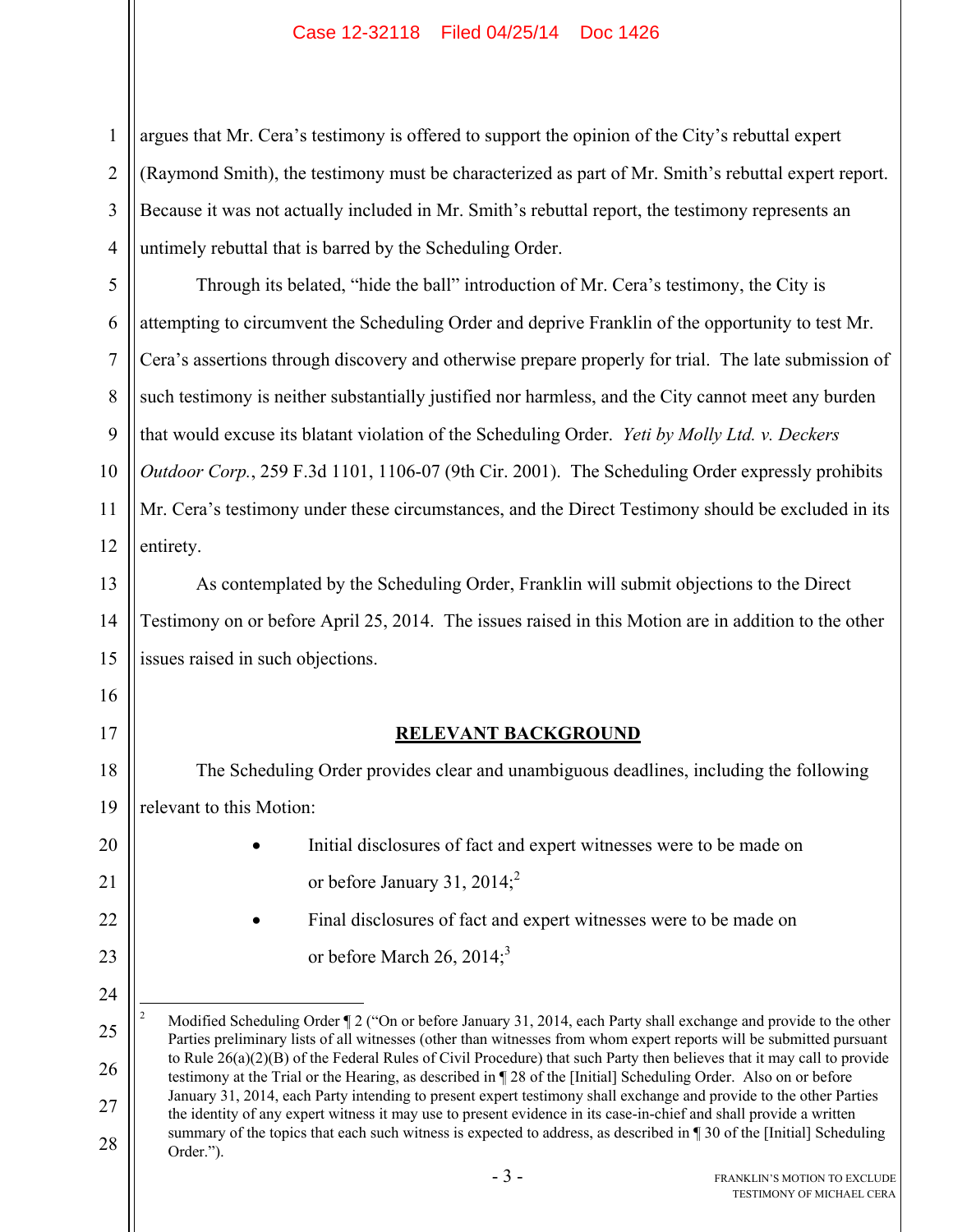|                | Filed 04/25/14<br>Case 12-32118<br>Doc 1426                                                                                                                                                                                                     |  |  |  |
|----------------|-------------------------------------------------------------------------------------------------------------------------------------------------------------------------------------------------------------------------------------------------|--|--|--|
| 1              | Expert reports were to be filed and served on or before                                                                                                                                                                                         |  |  |  |
| $\overline{2}$ | March 26, 2014; <sup>4</sup>                                                                                                                                                                                                                    |  |  |  |
| 3              | Rebuttal expert reports were to be filed and served on or before                                                                                                                                                                                |  |  |  |
| $\overline{4}$ | April 4, $2014$ <sup>5</sup> and                                                                                                                                                                                                                |  |  |  |
| 5              | Expert depositions were to conclude on or before April 18, 2014. <sup>6</sup>                                                                                                                                                                   |  |  |  |
| 6              | When the City disclosed its initial slate of witnesses on January 31, 2014, it did not identify                                                                                                                                                 |  |  |  |
| $\overline{7}$ | Mr. Cera as one of its percipient witnesses or one of its expert witnesses. When the City finalized its                                                                                                                                         |  |  |  |
| 8              | slate of witnesses and issued its experts' reports on or about March 26, 2014, Mr. Cera was not                                                                                                                                                 |  |  |  |
| 9              | identified as a percipient witness or an expert witness. Thereafter, Mr. Cera was not identified when                                                                                                                                           |  |  |  |
| 10             | the City issued its rebuttal expert reports on April 4, 2014.                                                                                                                                                                                   |  |  |  |
| 11             | In fact, Mr. Cera was not identified until he issued his Direct Testimony on April 21, 2014 -                                                                                                                                                   |  |  |  |
| 12             | nearly a month after the final deadline for disclosure of witnesses - purporting to "rebut" Mr. Chin's                                                                                                                                          |  |  |  |
| 13             | expert report. The City subsequently reiterated its belief that Mr. Cera is a rebuttal witness in a letter                                                                                                                                      |  |  |  |
| 14             | dated April 24, 2014 (refusing Franklin's request for a deposition of Mr. Cera). <sup>7</sup> The City                                                                                                                                          |  |  |  |
| 15             | apparently is trying to shoehorn Mr. Cera into a category that it believes would allow it to produce                                                                                                                                            |  |  |  |
| 16             | his testimony without any prior identification or disclosure. As shown below, the Scheduling Order                                                                                                                                              |  |  |  |
| 17             | is not so easily evaded.                                                                                                                                                                                                                        |  |  |  |
| 18             |                                                                                                                                                                                                                                                 |  |  |  |
| 19             | $\overline{3}$<br>Id. ¶ 5 ("Also on or before March 21, 2014, each Party intending to present evidence shall serve on each other Party                                                                                                          |  |  |  |
| 20             | a list of fact and expert witnesses (other than rebuttal and impeachment witnesses) whose testimony the Party may<br>submit at the Trial or Hearing, as described in 136 of the [Initial] Scheduling Order."). The City and Franklin            |  |  |  |
| 21             | agreed to extend such deadline to March 26, 2014.                                                                                                                                                                                               |  |  |  |
| 22             | <i>Id.</i> 15 ("On or before March 21, 2014, each Party intending to present expert testimony shall serve and file its<br>expert reports as provided in 131 of the [Initial] Scheduling Order."). The City and Franklin agreed to extend such   |  |  |  |
| 23             | deadline to March 26, 2014.<br>5<br><i>Id.</i> 18 ("On or before April 4, 2014, each Party intending to present rebuttal expert testimony shall serve and file its                                                                              |  |  |  |
| 24             | rebuttal expert reports, as described in ¶ 32 of the [Initial] Scheduling Order.").                                                                                                                                                             |  |  |  |
| 25             | 6<br><i>Id.</i> 19 ("Expert depositions shall commence on or after April 8, 2014, and must conclude by no later than<br>April 18, 2014.").                                                                                                      |  |  |  |
| 26             | See correspondence from P. Bocash, dated April 24, 2014 ("Bocash Letter"), at 1, a copy of which is attached to the<br>accompanying Declaration Of Joshua D. Morse In Support Of Motion Of Franklin High Yield Tax-Free Income                  |  |  |  |
| 27<br>28       | Fund and Franklin California High Yield Municipal Fund To Exclude Portions Of Testimony Of K. Dieker, V.<br>Toppenberg, R. Smith and R. Leland, And Motions To Exclude Testimony Of M. Cera And T. Nelson (the "Morse<br>Decl."), as Exhibit H. |  |  |  |
|                | $-4-$<br>FRANKLIN'S MOTION TO EXCLUDE                                                                                                                                                                                                           |  |  |  |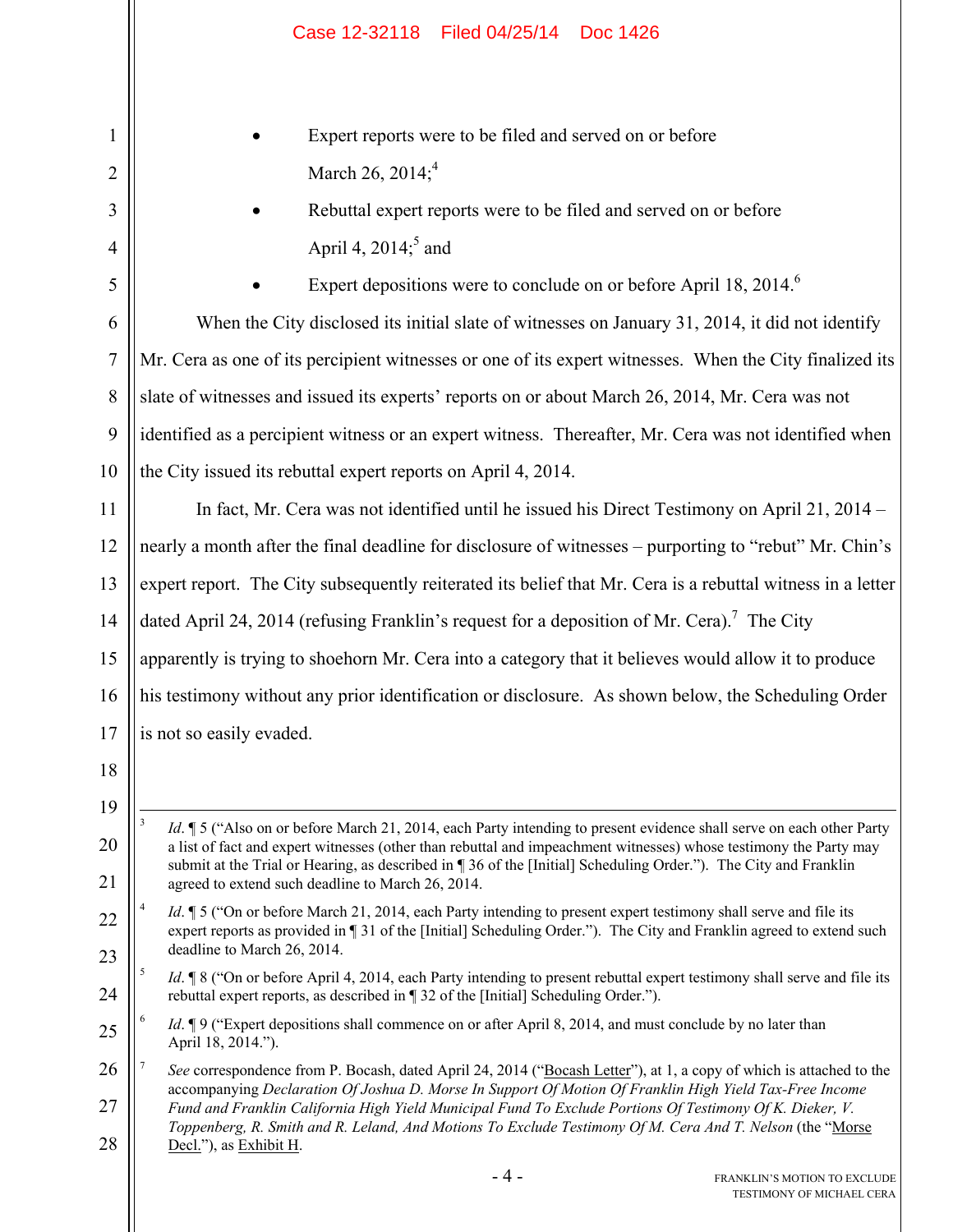This is not an inconsequential matter, as Mr. Cera's proposed testimony materially prejudices Franklin. For one thing, it is not reasonable or fair for the City to lie in wait, hiding Mr. Cera's rebuttal of Mr. Chin until well beyond the deadline established by the Court for rebuttal reports and after the date on which Mr. Chin was deposed. For another, Franklin has not had an opportunity to obtain discovery with respect to Mr. Cera's testimony – an opportunity that would have been available to it (prior to Mr. Chin's deposition) had the City adhered to the Scheduling Order.

The City's maneuver severely prejudices Franklin's ability to cross-examine Mr. Cera at trial. That is the City's intended result, as demonstrated by the fact that the City flatly refused Franklin's request to take a deposition of Mr. Cera with respect to his new testimony and opinions. $8$ Mr. Cera's untimely, undisclosed, and prejudicial testimony should be stricken in its entirety for the reasons set forth below.

### **ARGUMENT**

14 15 16 17 18 19 20 21 22 23 The Scheduling Order required identification of fact witnesses by no later than March 26, 2014. It required the filing of rebuttal expert reports by no later than April 4, 2014. Mr. Cera's Direct Testimony, which specifically purports to "rebut" the testimony of Franklin's expert, was filed nearly a month after the deadline for identification of fact witnesses and seventeen days after the deadline for disclosure of rebuttal reports. In fact, the City had waited until the period for fact and expert depositions (including the deposition of Mr. Chin, the expert whom Mr. Cera seeks to "rebut") had concluded, thereby completely depriving Franklin of any opportunity to test Mr. Cera's assertions through discovery and deposition and depriving Mr. Chin any opportunity to respond in deposition to Mr. Cera's testimony (which the City seeks to use to "rebut" Mr. Chin's expert opinion).

As shown below, the City's attempt to hide Mr. Cera until the eleventh hour cannot stand.

26 27 28

 $\overline{a}$ 

24

25

1

2

3

4

5

6

7

8

9

10

11

12

13

8 ` *See* Bocash Letter at 1.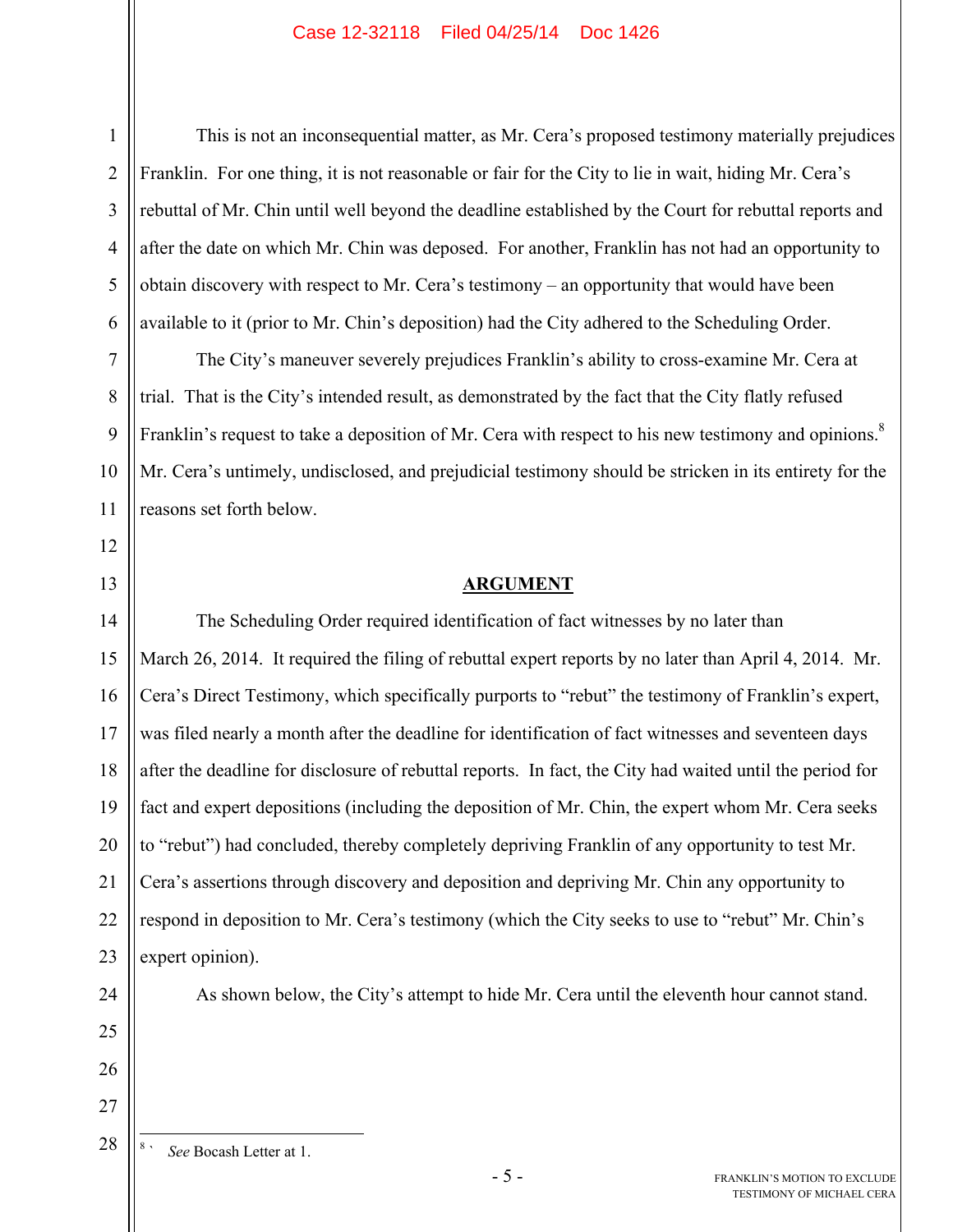1 2

3

4

5

6

# **1. Mr. Cera's Testimony Is Not Rebuttal Testimony.**

The stated purpose of Mr. Cera's testimony is to rebut the expert opinion of Mr. Chin. $9$  The testimony, however, actually only relates to capital improvements allegedly needed at the Oak Park Ice Arena – one of the properties that is the subject of Mr. Chin's report. This testimony (assuming it can even be validated)<sup>10</sup> does not directly or indirectly rebut the opinions of Mr. Chin – it simply offers additional facts that the City believes are relevant to Mr. Chin's opinion.

7 8 9 10 11 12 13 14 15 To rebut the report of Mr. Chin with factual testimony, however, Mr. Cera would have to provide factual testimony that directly contradicts the stated conclusions of Mr. Chin. "Testimony offered only as additional support to an argument made in a case in chief, if not offered 'to contradict, impeach or defuse the impact of the evidence offered by an adverse party,' is improper on rebuttal. *Peals v. Terre Haute Police Dept.,* 535 F.3d 621, 630 (7th Cir. 2008) (citing *United States v. Grintjes*, 237 F.3d 876, 879 (7th Cir, 2001)). Mr. Cera's testimony does not meet this standard. It simply provides underlying facts related to alleged costs to repair or maintain physical properties at the Ice Arena. Offered as such, it is not rebuttal evidence, it is simply delinquent testimony that must be excluded.

- 16
- 17

20

21

22

23

24

### **2. Mr. Cera's Testimony Expands And Exceeds The Scope Of Testimony Offered By A Witness Properly Identified By The City.**

18 19 The parties were obligated to disclose all fact witnesses by no later than March 26, 2014. The City did not disclose Mr. Cera as a witness. However, the City did timely identify Susan Wren as a fact witness with respect to "issues relating to the Golf Course/Park Properties, including but not limited to the financial performance of Oak Park and the Swenson and Van Buskirk golf courses."<sup>11</sup>

27 10 *See* Fed. R. Evid. 802.

<sup>25</sup> 26 -<br>9 Direct Testimony ¶ 1 ("I make this declaration in support of confirmation . . . and in rebuttal to the Expert Report of Frederick E. Chin.").

<sup>28</sup> <sup>11</sup> *See* correspondence from P. Bocash, dated March 26, 2014, at 4, a copy of which is attached to the Morse Decl. as Exhibit N.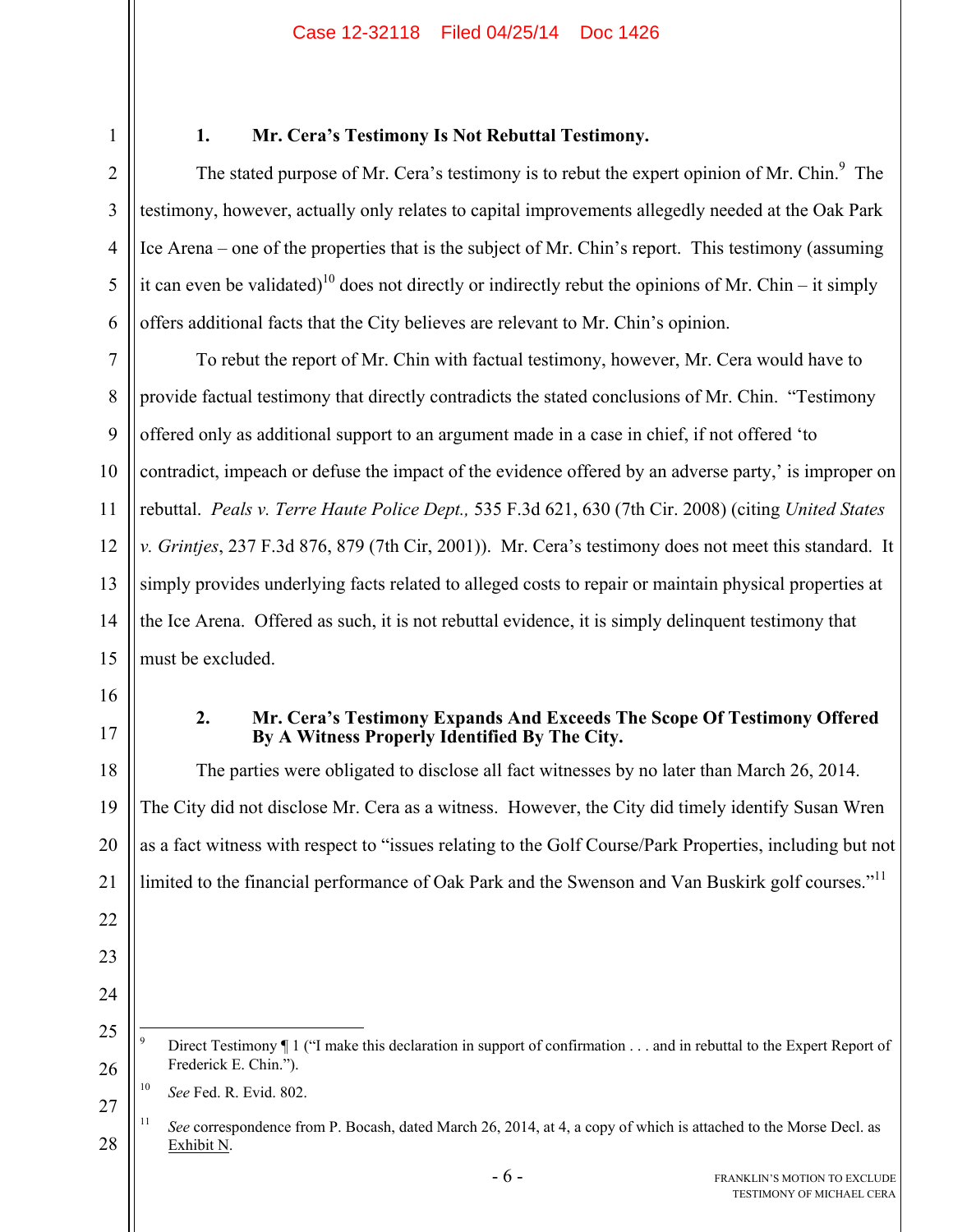This is precisely the subject of Mr. Cera's new, belated testimony. Indeed, Ms. Wren specifically refers to and incorporates Mr. Cera's testimony in her own direct testimony declaration.<sup>12</sup>

2 3

4

5

6

7

8

1

The City cannot introduce a witness to provide testimony that it previously stated another witness would provide – cloaked in the guise that the new witness (Mr. Cera) is providing rebuttal testimony. This is particularly true given that the facts identified by Mr. Cera in his Direct Testimony do not actually rebut any testimony by a Franklin witness (Mr. Chen or otherwise) and would only be admissible if introduced through a properly-disclosed fact witness as to whom Franklin had been given the opportunity to depose.

9 10 11 12 The City is attempting to circumvent the Scheduling Order. This should not be permitted and Mr. Cera's testimony should be excluded. To do otherwise would prejudice Franklin, as it has been deprived of the opportunity to depose Mr. Cera with respect to his new testimony and any opinions or conclusions he is inferring from it.

13

**3. Mr. Cera's Testimony Improperly Supplements The City's Rebuttal Expert.** 

14 15 16 17 To the extent the City argues that Mr. Cera's testimony evidence is rebuttal evidence and is offered, as such, to support an opinion contrary to the opinions expressed by Mr. Chin, the testimony must be characterized as part of the rebuttal expert testimony required to have been disclosed in accordance with the Scheduling Order.<sup>13</sup>

18 19 20 Specifically, the City has offered Mr. Cera's testimony to prop up the opinion of its rebuttal expert, Mr. Smith. Indeed, Mr. Smith testified that he spoke with Mr. Cera after Mr. Smith submitted his rebuttal report, $14$  and Mr. Smith incorporates Mr. Cera's alleged hearsay statements

- 21
- 22
- 23

24

 $12$ 12 *Direct Testimony Declaration Of Susan Wren In Support of Confirmation Of First Amended Plan For The Adjustment Of Debts Of City Of Stockton, California (November 15, 2013)* [Docket Nos. 1382 and 1386 / Adv. Pro. Docket Nos. 77-78] ¶ 4.

<sup>25</sup> 26 <sup>13</sup> Modified Scheduling Order ¶ 8 ("On or before April 4, 2014, each Party intending to present rebuttal expert testimony shall serve and file its rebuttal expert reports, as described in ¶ 32 of the [Initial] Scheduling Order.").

<sup>27</sup> 28 <sup>14</sup> *Direct Testimony Declaration Of Ray Smith In Support Of Confirmation Of First Amended Plan For The Adjustment Of Debts Of City Of Stockton, California (November 15, 2013)* [Docket No. 1365 / Adv. Pro. Docket No. 60] ("Smith Direct Testimony") ¶ 7; Transcript (Rough) of Deposition of Raymond Smith 20:12-14 ("Q Before you did your report, you did not interview Mike Cera; is that right? A That's – that's right.").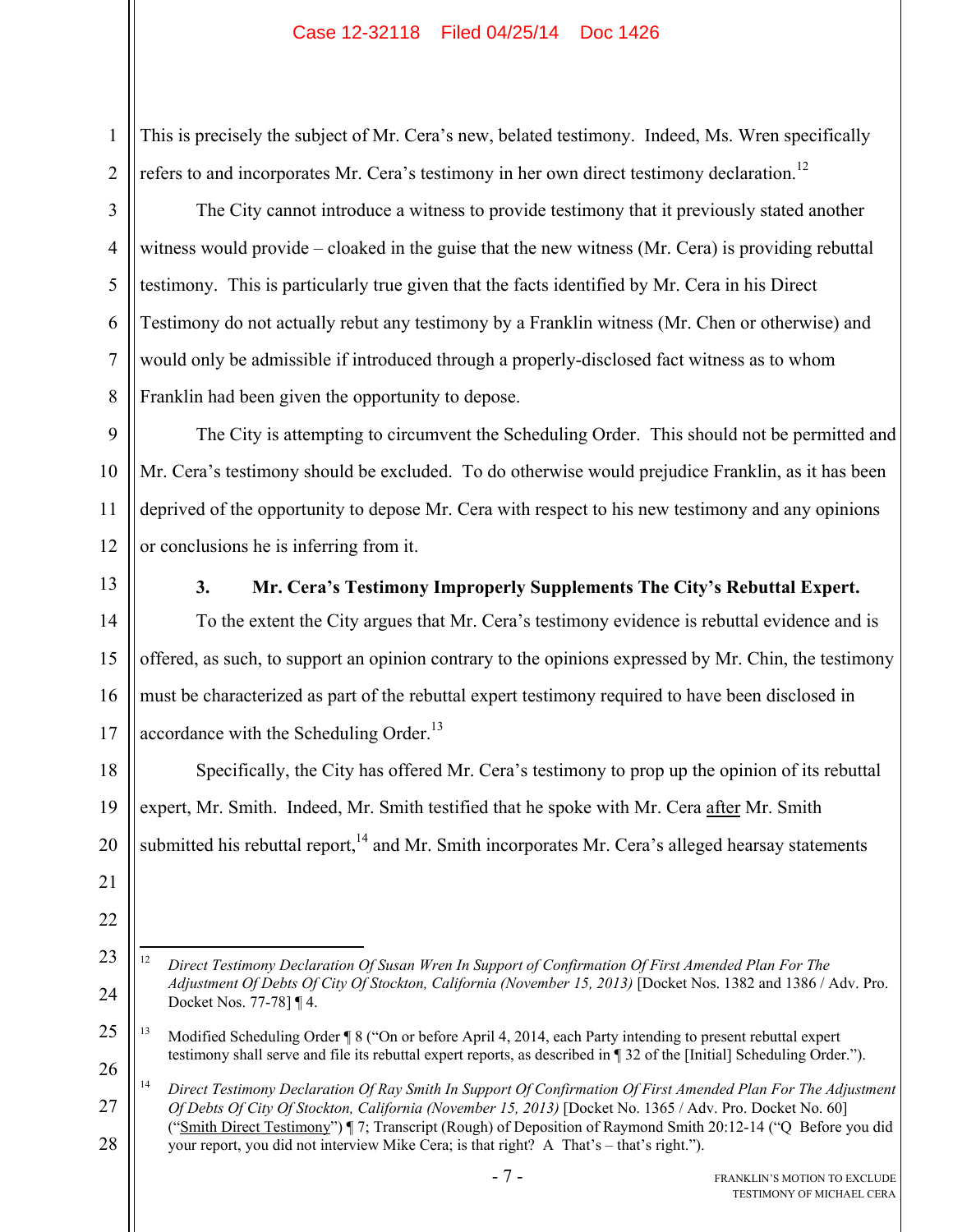from that conversation as well as Mr. Cera's Direct Testimony into his own direct testimony declaration.<sup>15</sup>

This is wholly improper. For one thing, the late submission of Mr. Cera's testimony, purporting to rebut the expert opinion of Mr. Chin, required prior disclosure to allow for discovery and deposition. Mr. Smith's wholesale adoption of and reliance on Mr. Cera's testimony as a part of his own expert opinion renders Mr. Cera's testimony a part of Mr. Smith's report. Just as with Mr. Smith himself, the City was required to identify Mr. Cera's testimony and make him available for deposition long ago.

9 10 11 12 13 14 15 16 17 18 For another thing, beyond the severely-prejudicial procedural violation of the Scheduling Order, Mr. Cera cannot offer evidence intended to support or provide an opinion about the value of the properties appraised by Mr. Chin unless he is qualified to do so. In order for a witness to be qualified as an expert, consideration must be given to "[w]hether the expert has appropriate qualifications—*i.e.*, some special knowledge, skill, experience, training or education on that subject matter." *United States v. Hankey*, 203 F.3d 1160, 1168 (9th Cir. 2000); s*ee also Mercurio v. Nissan Motor Corp.*, 81 F. Supp. 2d 859, 862 (N.D. Ohio 2000) ("A witness may give expert testimony only if he is 'qualified as an expert by knowledge, skill, experience, training, or education' in the relevant subject area") (quoting Federal Rule of Evidence 702); *United States v. Vallejo*, 237 F.3d 1008, 1019 (9th Cir. 2001).

19 20 21 22 If the City contends that Mr. Cera's qualifications allow him to substantiate the facts he lists in his testimony and that those facts rebut the content of Mr. Chin's report, then the City is, by definition, offering Mr. Cera as an expert and his testimony as expert rebuttal testimony. That testimony is untimely.

## **CONCLUSION**

Mr. Cera's testimony does not qualify as rebuttal or impeachment testimony, as it neither impeaches Mr. Chin's credibility nor rebuts any factual statements of Mr. Chin. Rather, Mr. Cera

28  $15$ Smith Direct Testimony ¶ 8.

1

2

3

4

5

6

7

8

23

24

25

26

27